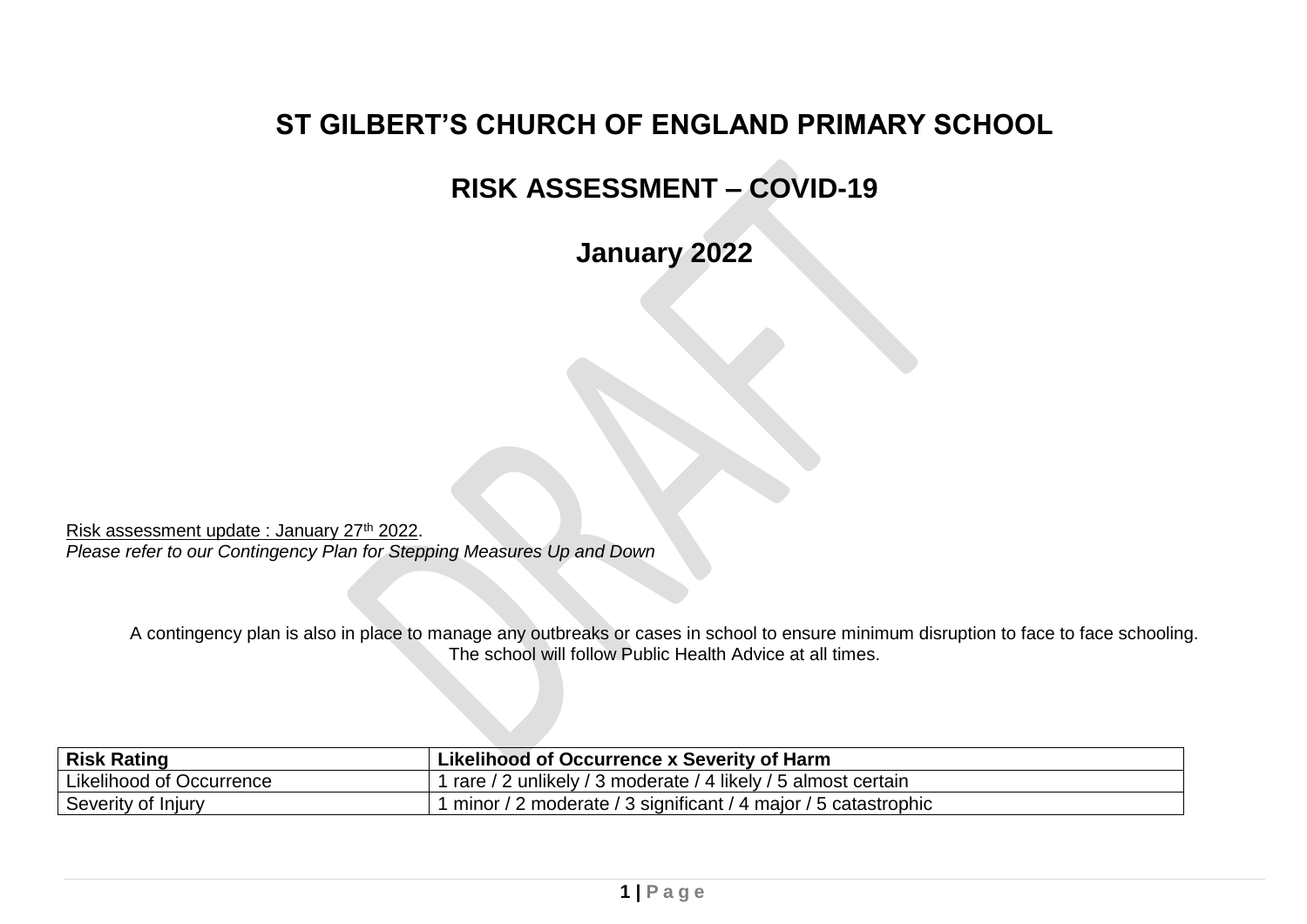| <b>Assessment No:</b> | <b>Area/Activity:</b> | <b>COVID-19 PROVISIONS</b> | Carried out by:<br><b>Consulted</b> | F DICKER<br>All staff | Date: | September 2021 |
|-----------------------|-----------------------|----------------------------|-------------------------------------|-----------------------|-------|----------------|
|                       |                       |                            |                                     |                       |       |                |

| Hazard                                                                                                                | Who<br>might be<br>harmed?                      | <b>Existing Controls</b>                                                                                                                                                                                                                                                                                                                                                                                                                                                                                                                                                                                                                                                                                                                                                                                                  | <b>Risk</b><br>Rating | Is the risk<br>adequately<br>controlled? | If No, What further actions are required to<br>reduce the risk? |
|-----------------------------------------------------------------------------------------------------------------------|-------------------------------------------------|---------------------------------------------------------------------------------------------------------------------------------------------------------------------------------------------------------------------------------------------------------------------------------------------------------------------------------------------------------------------------------------------------------------------------------------------------------------------------------------------------------------------------------------------------------------------------------------------------------------------------------------------------------------------------------------------------------------------------------------------------------------------------------------------------------------------------|-----------------------|------------------------------------------|-----------------------------------------------------------------|
| <b>Risk of</b><br>Transmission                                                                                        | <b>Staff</b><br><b>Parents</b><br><b>Pupils</b> | All staff should make every effort to socially distance from others, particularly in<br>meetings. Rooms should continue to be well-ventilated.                                                                                                                                                                                                                                                                                                                                                                                                                                                                                                                                                                                                                                                                            | 6                     | <b>Yes</b>                               |                                                                 |
| Attendance<br><b>Pupils not</b><br>returning to<br>school,<br>impacting on<br>their academic<br>and mental<br>welfare | <b>Pupils</b><br><b>Parents</b>                 | Attendance is mandatory for all pupils with the exception of CEV pupils who have<br>been told to shield by their clinician. The school will work with parents of these<br>clinically extremely vulnerable (CEV) pupils and with parents who are anxious about<br>the return to school or their child is displaying anxiety.<br>If a child cannot attend school due to medical advice, then the pupils will receive<br>remote education. Please refer to the Remote Learning Guidance - remote learning<br>will be for 3 hours on average for EYFS and KS1 and 4 hours per day for KS2.<br>For those pupils who are most vulnerable, and who are isolating contact will be kept<br>and the required agencies advised if involved - i.e. social care.<br>Holidays in term time are not allowed in line with government law. |                       | <b>Yes</b>                               |                                                                 |
| <b>Staffing</b>                                                                                                       |                                                 | All staff must be in school unless they have contracted Covid-19.<br>The school will follow all advice as written regarding safety in the workplace for<br>specific persons including, pregnant employees, CV and CEV employees                                                                                                                                                                                                                                                                                                                                                                                                                                                                                                                                                                                           |                       |                                          |                                                                 |
| <b>Entry and exit</b><br>into and from<br>school site.                                                                | <b>Staff</b><br><b>Parents</b><br><b>Pupils</b> | Parents and pupils to enter school from top playground or through normal school<br>entrance to access the bottom playground.<br>Normal routines will apply. Pupil can arrive from 8:40 am with school starting at 8:50<br>promptly.<br>All children must be collected by one adult at the end of the school day. Y6 pupils<br>with a permission form may walk home on their own.<br>EYFS and KS1 will finish school at 3:15 - EYFS will be collected from wooden gate<br>and KS1 from top playground.<br>KS2 will finish at 3:20 and will be dismissed from the bottom playground.                                                                                                                                                                                                                                        |                       | <b>Yes</b>                               |                                                                 |
| <b>Entry into</b><br>school                                                                                           |                                                 | Entry into school will be via KS1, Y3.4 or Y5.6 entrances.<br>Lockers can be used to store all pupil items.<br>Children should sanitise ahead of entering their classes.                                                                                                                                                                                                                                                                                                                                                                                                                                                                                                                                                                                                                                                  |                       | <b>Yes</b>                               |                                                                 |
| <b>Classes and</b><br>playtimes                                                                                       |                                                 | All classes will be organised in accordance with pre-pandemic organisation.<br>Classes are work across classes and can work in groupings from different classes.<br>Rooms must continue to be well-ventilated.                                                                                                                                                                                                                                                                                                                                                                                                                                                                                                                                                                                                            | $\mathbf{2}$          | <b>Yes</b>                               |                                                                 |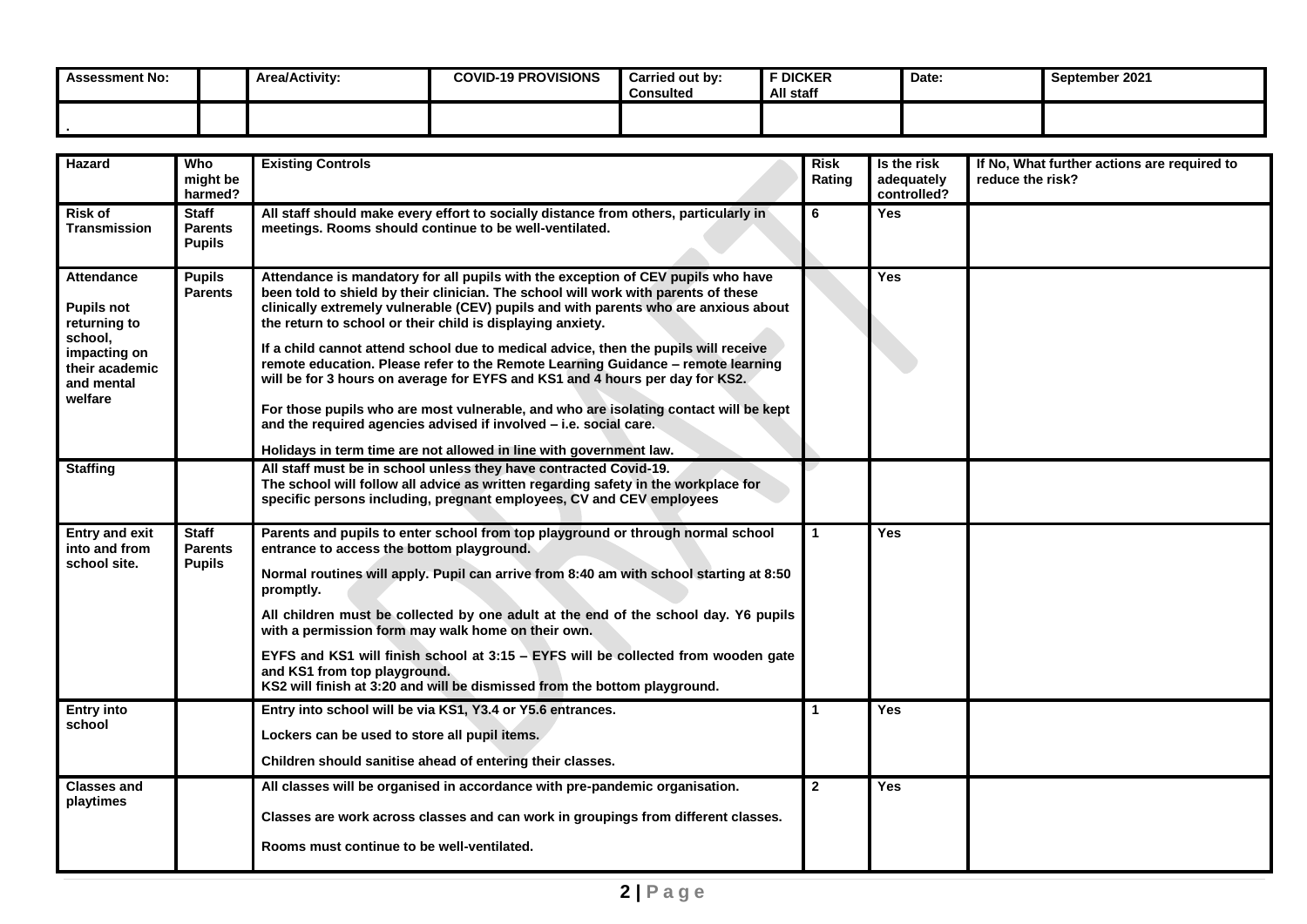|                                                                                                                                                |                               | Children should sanitise after play and before lunchtimes                                                                                                                                                                                                                                                                                                                                                                                                                                                                                                                                                                                                                                                                                                                                                                                                                                                                                            |   |            |  |
|------------------------------------------------------------------------------------------------------------------------------------------------|-------------------------------|------------------------------------------------------------------------------------------------------------------------------------------------------------------------------------------------------------------------------------------------------------------------------------------------------------------------------------------------------------------------------------------------------------------------------------------------------------------------------------------------------------------------------------------------------------------------------------------------------------------------------------------------------------------------------------------------------------------------------------------------------------------------------------------------------------------------------------------------------------------------------------------------------------------------------------------------------|---|------------|--|
|                                                                                                                                                |                               | Playtimes and lunchtimes will resume normal organisation.                                                                                                                                                                                                                                                                                                                                                                                                                                                                                                                                                                                                                                                                                                                                                                                                                                                                                            |   |            |  |
| <b>Toilets</b><br><b>Staff and pupils</b><br>do not wash<br>hands regularly<br>enough so<br>increasing risk<br>of virus.                       | <b>Pupils</b><br><b>Staff</b> | All toilets can be used as normal but pupils and staff must continue to sanitise<br>carefully.                                                                                                                                                                                                                                                                                                                                                                                                                                                                                                                                                                                                                                                                                                                                                                                                                                                       | 6 | <b>Yes</b> |  |
| Organisation<br>for washing<br>hands<br><b>Staff and pupils</b><br>do not wash<br>hands regularly<br>enough so<br>increasing risk<br>of virus. | <b>Pupils</b><br><b>Staff</b> | Protocol for handwashing has been given to all members of staff - indicating the<br>minimum of expectation as to when and where this should be completed.<br>All children and staff have access to sanitiser or hot water and soap in each<br>classroom/shared area. Teachers must ensure there is a hand sanitiser station in<br>each classroom and shared area. There will also be stations in the front office, in all<br>rooms and at entrances.<br>Minimum - entry to school, before and after playtime and lunchtime or change of<br>learning area - after eating and entry back into school, following and after any<br>outdoor learning and after visiting the toilet. Supervision will be completed by all<br>staff irrespective of where they work.<br>In addition, all children must be taught or reminded of 'Catch it, bin it, kill it'<br>approach when sneezing or coughing into their hands. They must also sanitise their<br>hands. | 6 | Yes        |  |
| <b>Movement</b><br>around school                                                                                                               | <b>Pupils</b><br><b>Staff</b> | Pupils and staff may move around the school as normal.<br>Fire evacuation procedures to be tested in line with statutory expectations                                                                                                                                                                                                                                                                                                                                                                                                                                                                                                                                                                                                                                                                                                                                                                                                                | 3 | Yes        |  |
| Hygiene<br>Areas are not<br>cleaned<br>sufficiently or<br>staff do not<br>secure<br>resources<br>adequately so<br>increasing the<br>risk       | <b>Pupils</b><br><b>Staff</b> | All areas will be thoroughly cleaned on a daily basis.<br>All cleaning and hygiene must be completed in line with updated guidance. PPE<br>should be worn where necessary.<br>Monitoring will take place to ensure that cleaning is thorough and in-depth and in<br>line with guidance.<br>Clean hard surfaces with warm soapy water then disinfect with cleaning products<br>normally used, paying particular attention to frequently touched areas and surfaces,<br>toilet areas, grab-rails and door handles - generally all touch points including<br>photocopiers, computers, key boards and mouse, light switches, telephones, chairs,<br>banisters and all toilet areas.<br>Wash hands regularly with soap and water, and after removing PPE                                                                                                                                                                                                  | 6 | Yes        |  |
| Management of<br>waste<br>Waste is not<br>managed<br>effectively so<br>increasing the<br>risk                                                  | <b>Pupils</b><br><b>Staff</b> | All management of waste will be managed with cleaning staff wearing PPE if<br>appropriate. All bins will have bin bags in them for ease of disposal. All bins will be<br>emptied every day as is current practice. This includes external bins. Waste that may<br>be contaminated with be double bagged and stored for 72 hours before disposal.                                                                                                                                                                                                                                                                                                                                                                                                                                                                                                                                                                                                     | 6 | Yes        |  |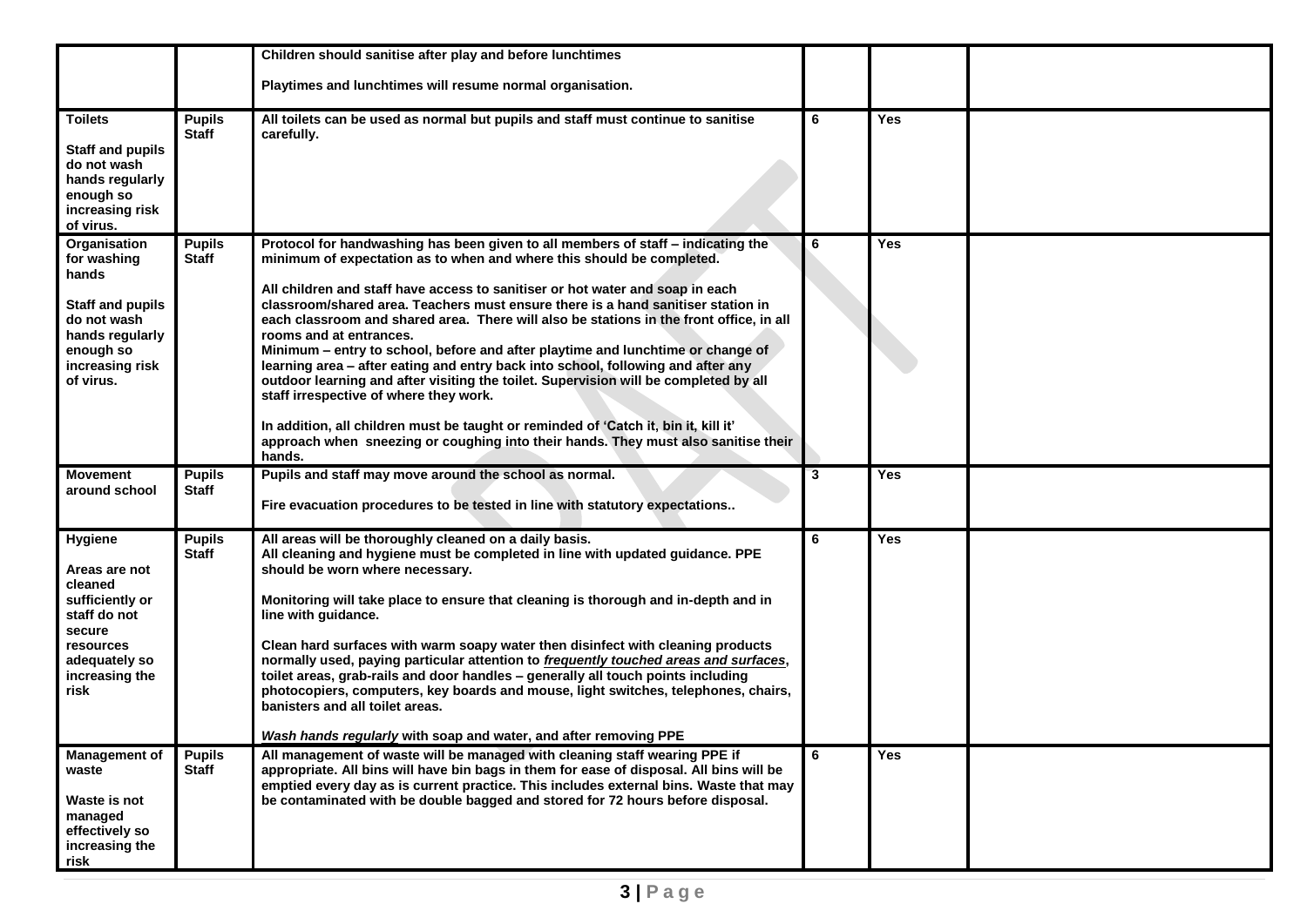| Lunchtime<br>arrangements                                                                                                                                   | <b>Pupils</b><br><b>Staff</b>                   | Lunchtime arrangements will be in line with pre-pandemic organisation.<br>All EYFS and KS1 pupils to have lunch from 12:15-12:45<br>All KS2 pupils to have lunch from 12:45 to 1:15<br>All pupils must wash their hands before and after lunch.<br>Tables to be cleaned down in-between sittings.                                                                                                                                                                                                                                                                                                                                                                                                                                                                                                                                                                  | 6 | <b>Yes</b> |  |
|-------------------------------------------------------------------------------------------------------------------------------------------------------------|-------------------------------------------------|--------------------------------------------------------------------------------------------------------------------------------------------------------------------------------------------------------------------------------------------------------------------------------------------------------------------------------------------------------------------------------------------------------------------------------------------------------------------------------------------------------------------------------------------------------------------------------------------------------------------------------------------------------------------------------------------------------------------------------------------------------------------------------------------------------------------------------------------------------------------|---|------------|--|
| <b>First Aid</b><br>Staff need to<br>ensure all<br>measures are<br>followed to<br>ensure safety of<br>them and pupils                                       | <b>Pupils</b><br><b>Staff</b><br><b>Parents</b> | First Aid - all staff must wear gloves and a mask when giving First Aid. PPE must be<br>worn for intimate care.<br>Should a child be coughing, spitting, being sick, goggles must be worn. In the<br>current circumstances, whilst staff have a safeguarding duty to provide First Aid<br>care, should staff be concerned they must ask for support. PPE must be worn by<br>anyone providing intimate care.<br>First Aid boxes into bandstands at 8:30am for access at break and lunchtimes.<br>Brought in by MDS after lunch and restocked. Stored in Kitchen ready for dispersal<br>the following morning. Wipes in all areas.<br>First Aid slips to be put in children's bags by children. Parents must be advised on<br>handover or by phone - office staff - if FA has been given.<br>Staff to have phone on hand should support be required from leadership. | 6 | <b>Yes</b> |  |
| No drinking<br>fountains<br><b>Drinking</b><br>fountains are a<br>source of risk<br>due to risk of<br>mouth contact<br>with fountain<br>and a touch<br>area | <b>Pupils</b><br><b>Staff</b>                   | All drinking fountains are disabled and must not be used. No plastic cups will be<br>provided.<br>Pupils must have water bottles in school every day.                                                                                                                                                                                                                                                                                                                                                                                                                                                                                                                                                                                                                                                                                                              |   | <b>Yes</b> |  |
| <b>Staff LFD</b><br><b>Testing</b><br><b>Risk of</b><br>transmission                                                                                        | <b>Staff</b>                                    | All staff should continue to LFD testing twice a week in line with government advice<br>and training. This will continue until the end of September.<br>A positive LFD test will result in staff getting PCR test.                                                                                                                                                                                                                                                                                                                                                                                                                                                                                                                                                                                                                                                 | 6 | Yes        |  |
| Face masks                                                                                                                                                  |                                                 | From 27 January, face coverings will no longer advised for pupils, staff and visitors<br>in communal areas unless advised by PH.                                                                                                                                                                                                                                                                                                                                                                                                                                                                                                                                                                                                                                                                                                                                   |   |            |  |
| <b>Visitors to site</b><br>Visitors do not<br>adhere to<br>protocols,<br>increasing the<br>risk to both<br>staff and pupils<br>and parents                  | <b>Pupils</b><br><b>Staff</b><br><b>Parents</b> | If it is not safe for visitors to attend site they will be informed.<br>Visitors will be organised with the school determining safe levels on a day to<br>day/week to week basis to ensure continued safety.<br>From the 27th January, visitors will not be required to wear face coverings.                                                                                                                                                                                                                                                                                                                                                                                                                                                                                                                                                                       | 6 | <b>Yes</b> |  |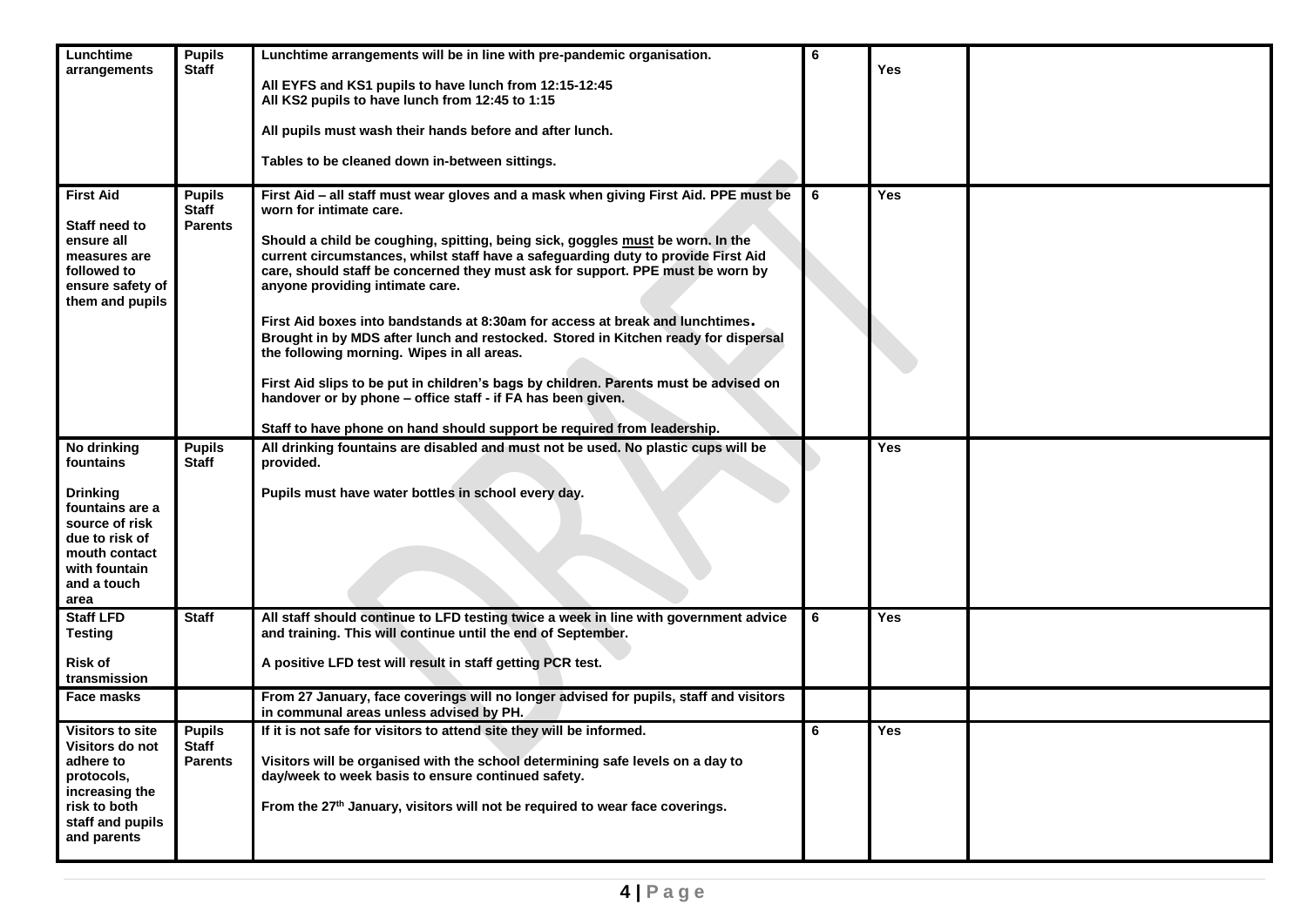| <b>Collective</b><br>worship                                                                                            | <b>Pupils</b><br><b>Staff</b>                   | Collective Worship will resume its normal timetable and organisation though initially<br>KS1/EYFS and KS2 will be split for whole school worship to support pupils and staff<br>easing into new measures and also to limit the chance of meeting any thresholds of<br>an outbreak.                                                                                                                                                                                                                                                                                                                                                                                                                                                                                                                                                                                                                                                                                                                                                                                                                                                                                                                                                                                                                                                                                                                                                                                                                                                                                                                                                                                                                                                                                                                                                                                                                                                                                                                                                                                                                                                                                                                                                                                                                                                                                                                                                                                                                                                                                                                                                                                                                                                                                                                                                                                                                                                                                                                                                                                                                   | 6     | <b>Yes</b> |  |
|-------------------------------------------------------------------------------------------------------------------------|-------------------------------------------------|------------------------------------------------------------------------------------------------------------------------------------------------------------------------------------------------------------------------------------------------------------------------------------------------------------------------------------------------------------------------------------------------------------------------------------------------------------------------------------------------------------------------------------------------------------------------------------------------------------------------------------------------------------------------------------------------------------------------------------------------------------------------------------------------------------------------------------------------------------------------------------------------------------------------------------------------------------------------------------------------------------------------------------------------------------------------------------------------------------------------------------------------------------------------------------------------------------------------------------------------------------------------------------------------------------------------------------------------------------------------------------------------------------------------------------------------------------------------------------------------------------------------------------------------------------------------------------------------------------------------------------------------------------------------------------------------------------------------------------------------------------------------------------------------------------------------------------------------------------------------------------------------------------------------------------------------------------------------------------------------------------------------------------------------------------------------------------------------------------------------------------------------------------------------------------------------------------------------------------------------------------------------------------------------------------------------------------------------------------------------------------------------------------------------------------------------------------------------------------------------------------------------------------------------------------------------------------------------------------------------------------------------------------------------------------------------------------------------------------------------------------------------------------------------------------------------------------------------------------------------------------------------------------------------------------------------------------------------------------------------------------------------------------------------------------------------------------------------------|-------|------------|--|
| <b>Medical Room</b><br><b>Pupils/staff are</b><br>not isolated so<br>increasing risk<br>to other<br>members of<br>staff | <b>Pupils</b><br><b>Staff</b><br><b>Parents</b> | Pupils, staff and other adults will follow public health advice on when to self-isolate<br>and what to do.<br>They should not come into school if they have symptoms, have had a positive test<br>result in the last 10 days, or other reasons requiring them to stay at home due to the<br>risk of them passing on COVID-19 (for example, they are required to quarantine).<br>If anyone develops COVID-19 symptoms, however mild, they will be sent home and<br>must follow public health advice, self-isolating and taking a PCR test, waiting for the<br>results before returning to school/work.<br>Staff showing symptoms will be able to utilise one of the tests in school should they<br>be available, to protect the school community as quickly as possible and to ensure<br>that the member of staff can return to work as soon as possible if the test is<br>negative.<br>From 14 December 2021, adults who are fully vaccinated and all children and young<br>people aged between 5 and 18 years and 6 months identified as a contact of<br>someone with COVID-19 are strongly advised to take a LFD test every day for 7 days<br>and continue to attend their setting as normal, unless they have a positive test<br>result. Daily testing of close contacts applies to all contacts who are: • fully<br>vaccinated adults - people who have had 2 doses of an approved vaccine • all<br>children and young people aged 5 to 18 years and 6 months, regardless of their<br>vaccination status • people who are not able to get vaccinated for medical reasons •<br>people taking part, or have taken part, in an approved clinical trial for a COVID-19<br>vaccine.<br>Staff and pupils will not be required to self-isolate (unless they are showing<br>symptoms) while they wait for the results of the PCR test unless advised otherwise.<br>If they then test positive, they must legally self-isolate, irrespective of their<br>vaccination status or age in order to break onward chains of transmission.<br>Those who are not vaccinated will need to isolate if identified as a close contact and<br>follow the advice given to them.<br>Should a child go home showing symptoms, only one parent can collect. Parent<br>must then access the medical room from the outside and then leave. Collection will<br>be from the bottom door or the library door.<br>Medical room must then be cordoned off and cleaned at the end of the day.<br>Should there be another case then the library should be used. Contact tracing will be<br>managed by NHSTT.<br>The school will follow the advice of PHE and the Lincolnshire Health Protection<br>Team. Medical room organised in case child or member of staff is showing<br>symptoms. PPE must be worn - Medical room will now be in the Kitchen. The room<br>must be ventilated and cleaned following use.<br>All staff must wear gloves and a mask. Should a child/staff member be coughing<br>goggles must be worn and keep a distance of 2m where possible. Staff providing<br>care must sanitise after the person has left. | $6-9$ | Yes        |  |
|                                                                                                                         |                                                 | PPE box present in medical room and clearly labelled.                                                                                                                                                                                                                                                                                                                                                                                                                                                                                                                                                                                                                                                                                                                                                                                                                                                                                                                                                                                                                                                                                                                                                                                                                                                                                                                                                                                                                                                                                                                                                                                                                                                                                                                                                                                                                                                                                                                                                                                                                                                                                                                                                                                                                                                                                                                                                                                                                                                                                                                                                                                                                                                                                                                                                                                                                                                                                                                                                                                                                                                |       |            |  |